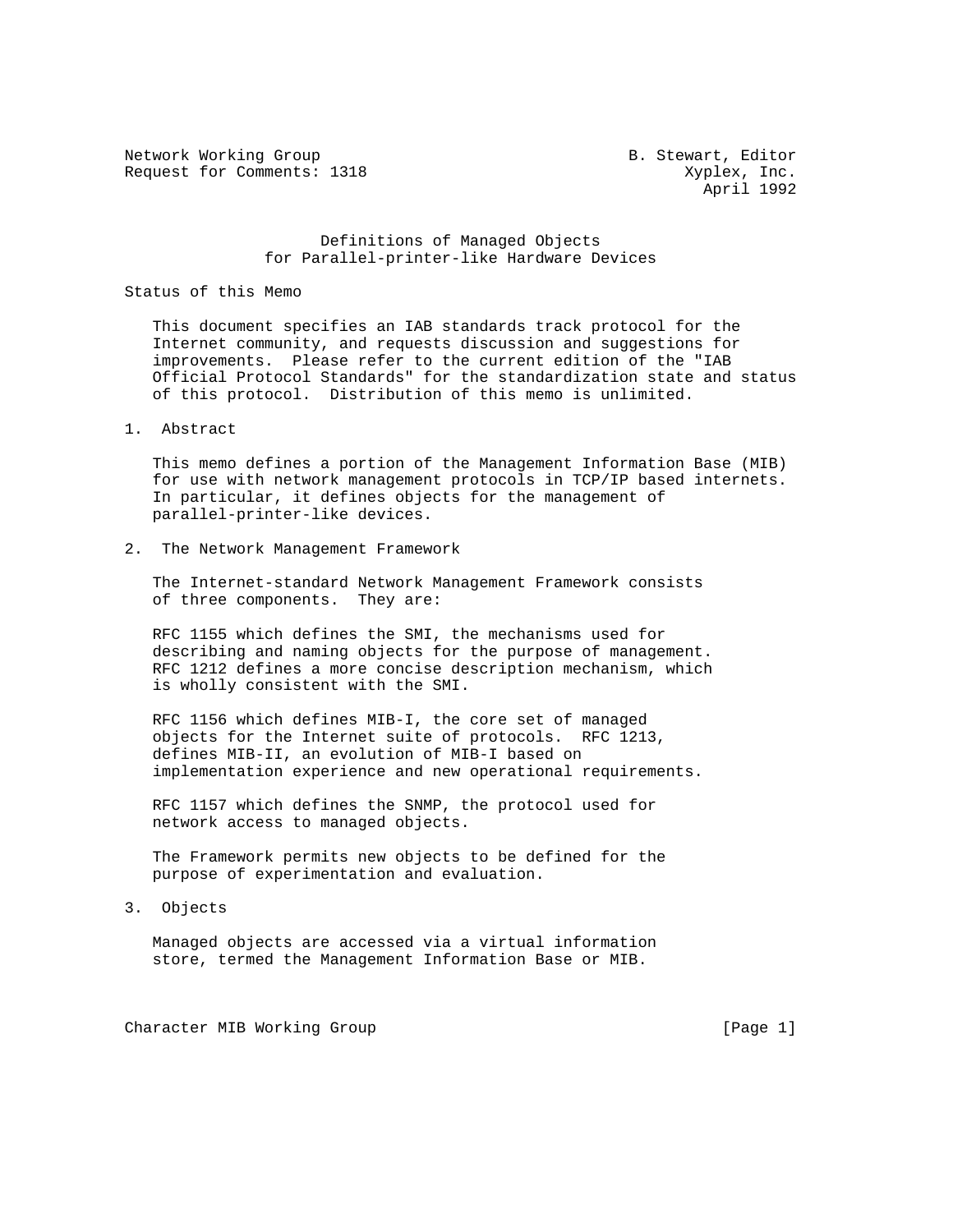Objects in the MIB are defined using the subset of Abstract Syntax Notation One (ASN.1) [7] defined in the SMI. In particular, each object has a name, a syntax, and an encoding. The name is an object identifier, an administratively assigned name, which specifies an object type.

 The object type together with an object instance serves to uniquely identify a specific instantiation of the object. For human convenience, we often use a textual string, termed the OBJECT DESCRIPTOR, to also refer to the object type.

 The syntax of an object type defines the abstract data structure corresponding to that object type. The ASN.1 language is used for this purpose. However, the SMI [3] purposely restricts the ASN.1 constructs which may be used. These restrictions are explicitly made for simplicity.

 The encoding of an object type is simply how that object type is represented using the object type's syntax. Implicitly tied to the notion of an object type's syntax and encoding is how the object type is represented when being transmitted on the network.

 The SMI specifies the use of the basic encoding rules of ASN.1 [8], subject to the additional requirements imposed by the SNMP.

3.1. Format of Definitions

 Section 5 contains the specification of all object types contained in this MIB module. The object types are defined using the conventions defined in the SMI, as amended by the extensions specified in [9,10].

4. Overview

 The Parallel-printer-like Hardware Device MIB applies to interface ports that might logically support the Interface MIB, a Transmission MIB, or the Character MIB (most likely the latter). The most common example is a Centronics or Data Products type parallel printer port.

 The Parallel-printer-like MIB is one of a set of MIBs designed for complementary use. At this writing, the set comprises:

Character MIB Working Group **Example 2** 2 and the control of the control of the control of  $[Page 2]$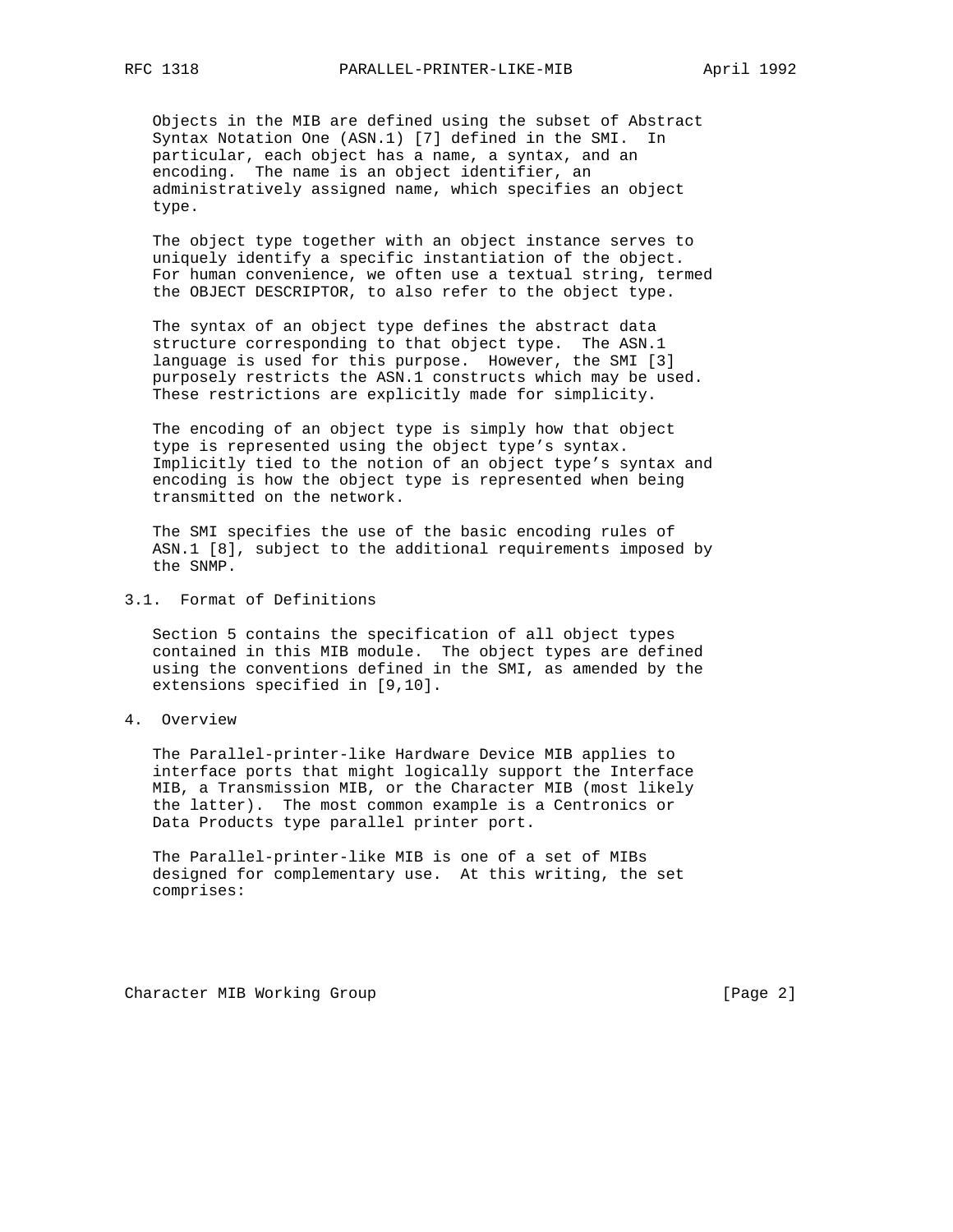Character MIB PPP MIB RS-232-like MIB Parallel-printer-like MIB

 The RS-232-like MIB and the Parallel-printer-like MIB represent the physical layer, providing service to higher layers such as the Character MIB or PPP MIB. Further MIBs may appear above these.

 The following diagram shows two possible "MIB stacks", each using the RS-232-like MIB.

| Telnet MIB      | Standard MIB<br>Interface Group |
|-----------------|---------------------------------|
| Character MIB   | PPP MTR                         |
| RS-232-like MIB | RS-232-like MIB                 |

 The intent of the model is for the physical-level MIBs to represent the lowest level, regardless of the higher level that may be using it. In turn, separate higher level MIBs represent specific applications, such as a terminal (the Character MIB) or a network connection (the PPP MIB).

 The Parallel-printer-like MIB is mandatory for all systems that have such a hardware port supporting services managed through some other MIB, for example, the Character MIB.

 The Parallel-printer-like MIB includes multiple similar types of hardware, and as a result contains objects not applicable to all of those types. Such objects are in a separate branch of the MIB, which is required when applicable and otherwise absent.

 The Parallel-printer-like MIB includes Centronics, Data Products, and other parallel physical links with a similar set of control signals.

 The MIB contains objects that relate to physical layer connections. Such connections may provide interesting hardware signals (other than for basic data transfer), such as Power and PaperOut.

The MIB comprises one base object and three tables, detailed

Character MIB Working Group **Example 20** (Page 3)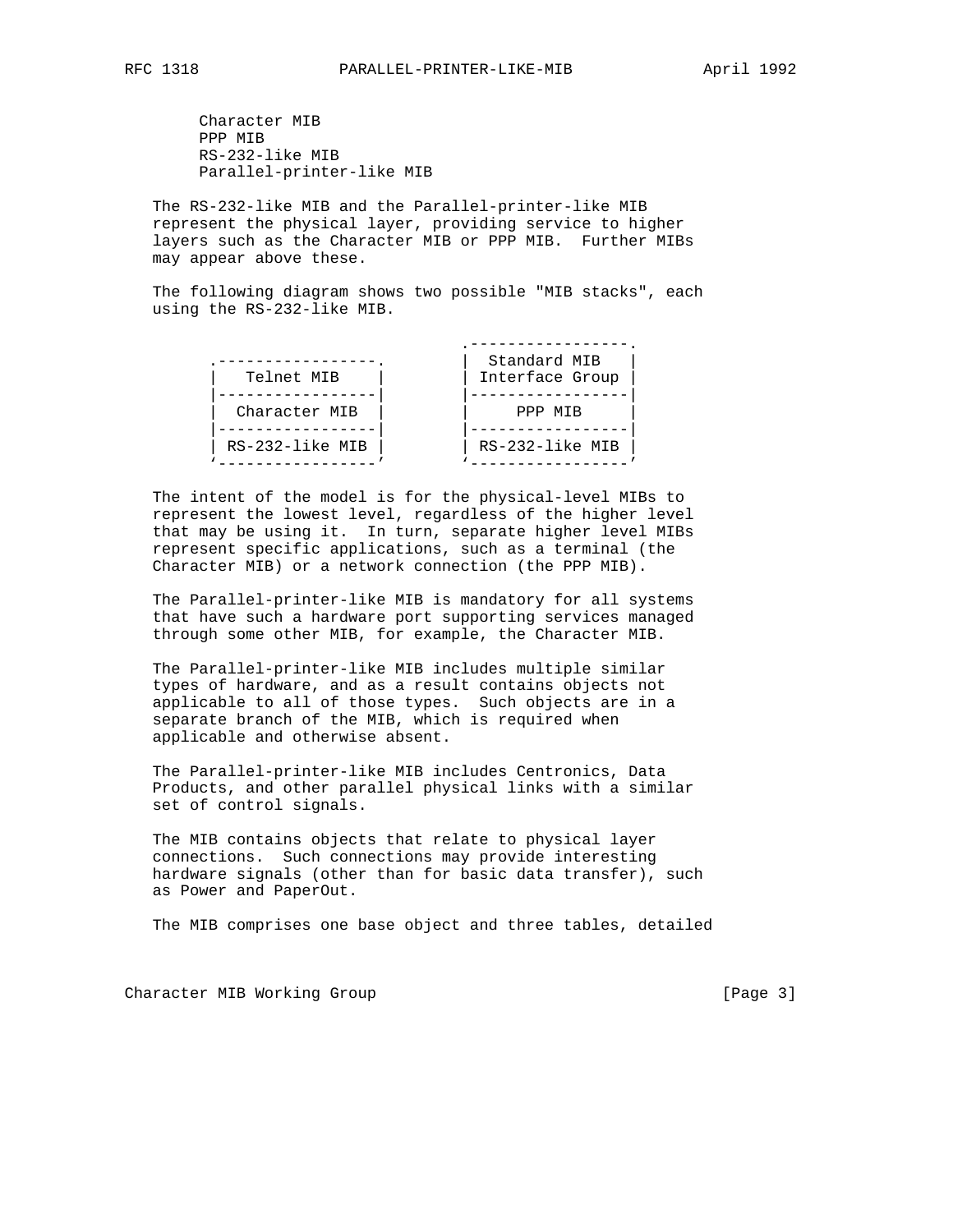in the following sections. The tables contain objects for ports and input and output control signals.

5. Definitions

RFC1318-MIB DEFINITIONS ::= BEGIN

IMPORTS

 Counter FROM RFC1155-SMI transmission FROM RFC1213-MIB OBJECT-TYPE FROM RFC-1212;

 -- this is the MIB module for Parallel-printer-like -- hardware devices

para OBJECT IDENTIFIER ::= { transmission 34 }

-- the generic Parallel-printer-like group

-- Implementation of this group is mandatory for all

-- systems that have Parallel-printer-like hardware

- -- ports supporting higher level services such as
- -- character streams

 paraNumber OBJECT-TYPE SYNTAX INTEGER ACCESS read-only STATUS mandatory DESCRIPTION "The number of ports (regardless of their current state) in the Parallel-printer-like port table."  $::= \{ \text{ para } 1 \}$ 

-- the Parallel-printer-like Port table

 paraPortTable OBJECT-TYPE SYNTAX SEQUENCE OF ParaPortEntry ACCESS not-accessible STATUS mandatory DESCRIPTION "A list of port entries. The number of entries is given by the value of paraNumber." ::= { para 2 }

Character MIB Working Group **Example 20** (Page 4)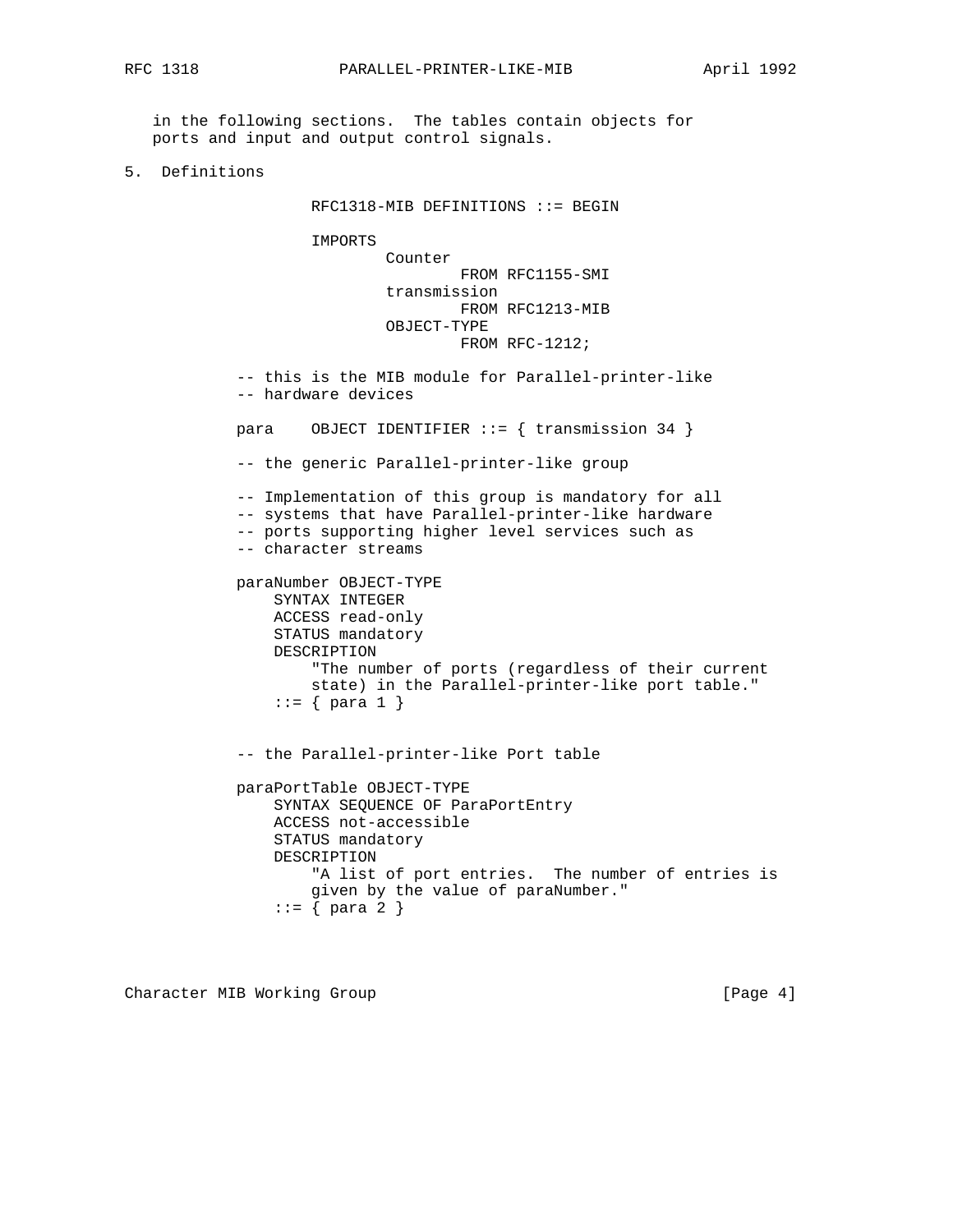```
 paraPortEntry OBJECT-TYPE
               SYNTAX ParaPortEntry
               ACCESS not-accessible
               STATUS mandatory
               DESCRIPTION
                    "Status and parameter values for a port."
                INDEX { paraPortIndex }
               ::= { paraPortTable 1 }
           ParaPortEntry ::=
               SEQUENCE {
                   paraPortIndex
                       INTEGER,
                   paraPortType
                       INTEGER,
                   paraPortInSigNumber
                       INTEGER,
                   paraPortOutSigNumber
                INTEGER
}
           paraPortIndex OBJECT-TYPE
               SYNTAX INTEGER
               ACCESS read-only
               STATUS mandatory
               DESCRIPTION
                    "A unique value for each port. Its value ranges
                   between 1 and the value of paraNumber. By
                   convention and if possible, hardware port numbers
                   map directly to external connectors. The value for
                   each port must remain constant at least from one
                   re-initialization of the network management agent to
                   the next."
               ::= { paraPortEntry 1 }
           paraPortType OBJECT-TYPE
               SYNTAX INTEGER {
                  other(1),
                   centronics(2),
                   dataproducts(3)
}
               ACCESS read-only
               STATUS mandatory
               DESCRIPTION
                   "The port's hardware type."
                ::= { paraPortEntry 2 }
           paraPortInSigNumber OBJECT-TYPE
```
Character MIB Working Group **Example 20** (Page 5)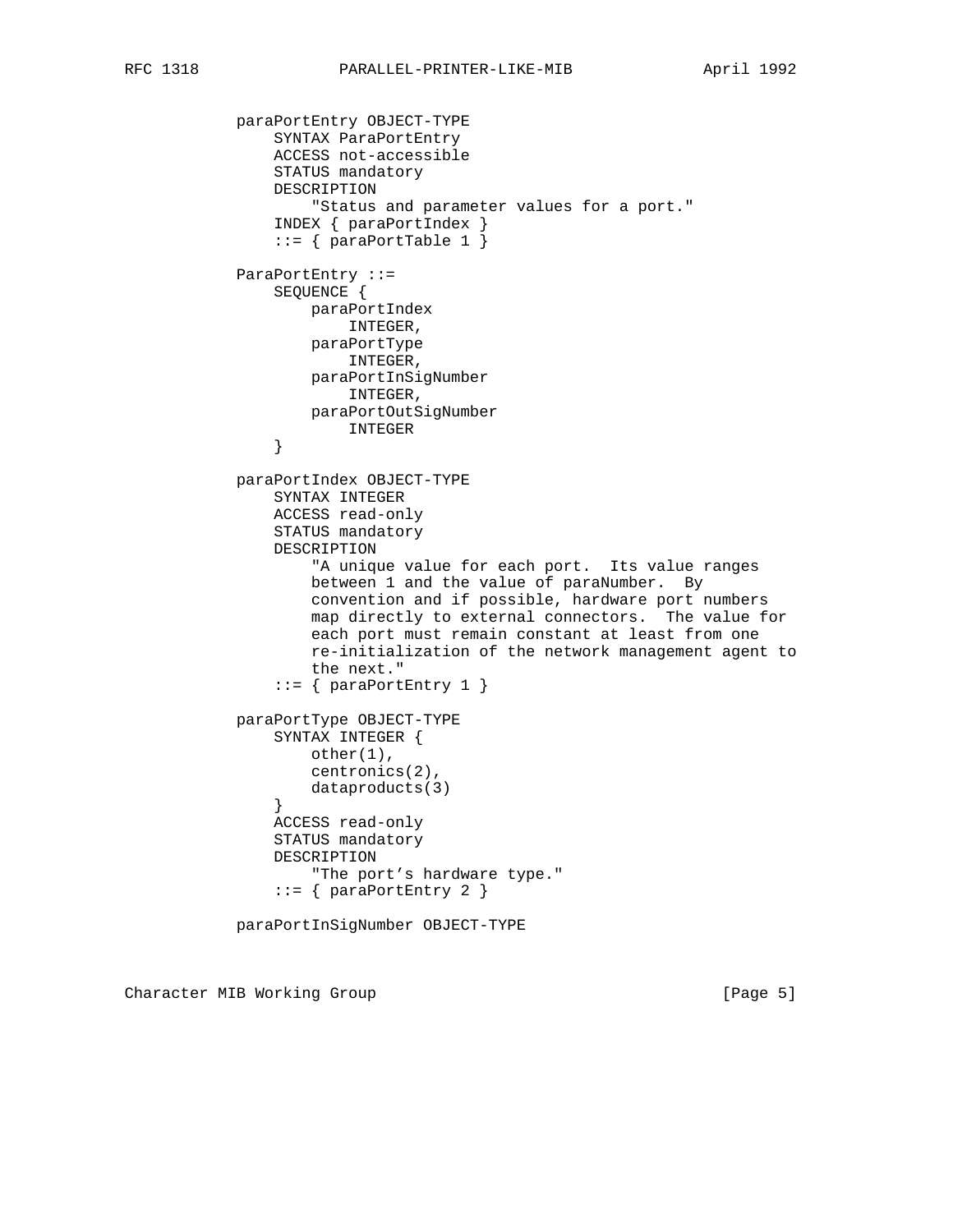```
 SYNTAX INTEGER
    ACCESS read-only
    STATUS mandatory
    DESCRIPTION
        "The number of input signals for the port in the
        input signal table (paraPortInSigTable). The table
        contains entries only for those signals the software
        can detect."
   ::= { paraPortEntry 3 }
paraPortOutSigNumber OBJECT-TYPE
    SYNTAX INTEGER
    ACCESS read-only
    STATUS mandatory
    DESCRIPTION
        "The number of output signals for the port in the
        output signal table (paraPortOutSigTable). The
        table contains entries only for those signals the
        software can assert."
   ::= { paraPortEntry 4 }
-- the Input Signal table
paraInSigTable OBJECT-TYPE
    SYNTAX SEQUENCE OF ParaInSigEntry
    ACCESS not-accessible
    STATUS mandatory
    DESCRIPTION
        "A list of port input control signal entries."
   ::= \{ \text{para } 3 \} paraInSigEntry OBJECT-TYPE
    SYNTAX ParaInSigEntry
    ACCESS not-accessible
    STATUS mandatory
    DESCRIPTION
        "Input control signal status for a hardware port."
    INDEX { paraInSigPortIndex, paraInSigName }
   ::= { paraInSigTable 1 }
ParaInSigEntry ::=
    SEQUENCE {
        paraInSigPortIndex
            INTEGER,
        paraInSigName
            INTEGER,
        paraInSigState
```
Character MIB Working Group **Example 20** (Page 6)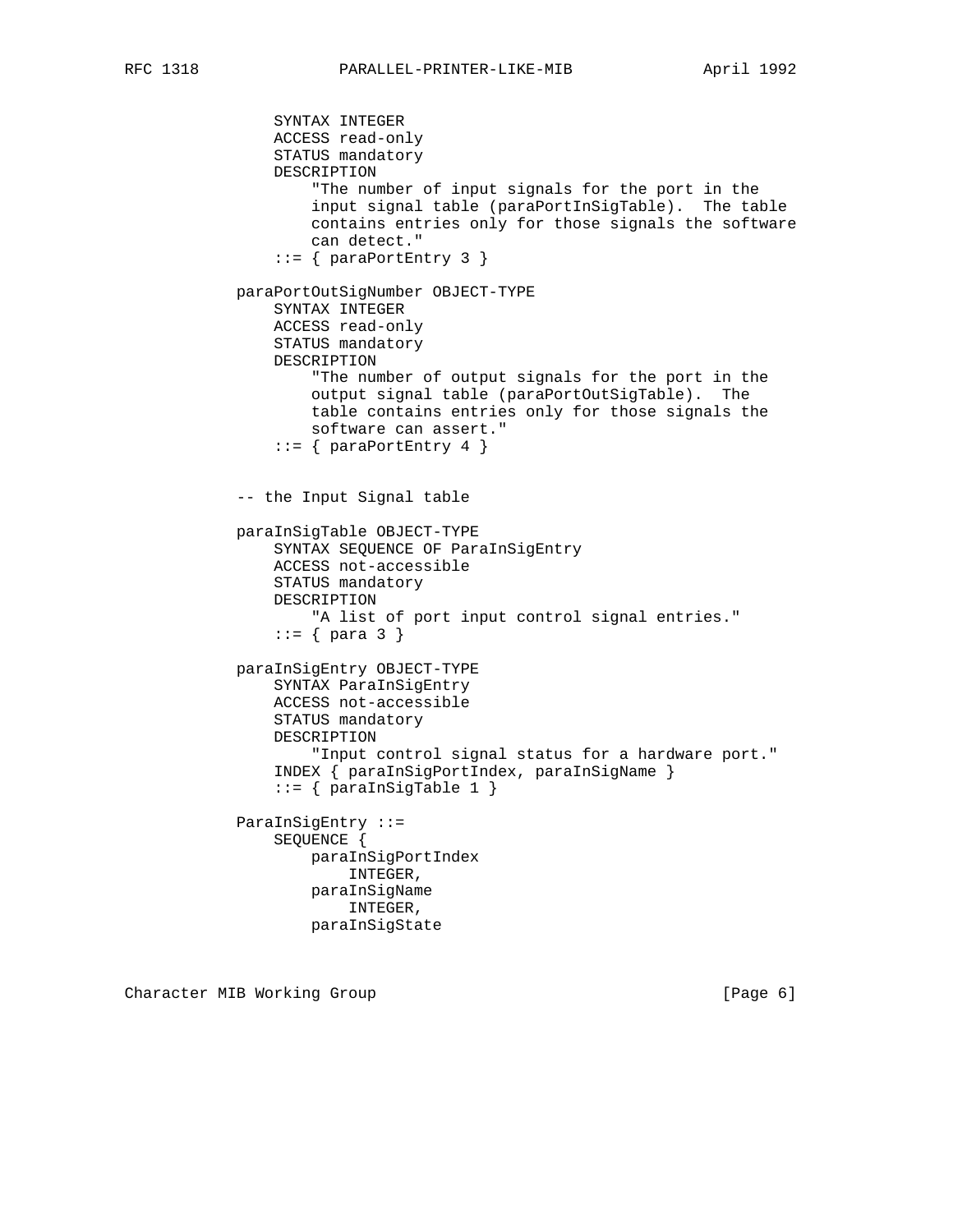```
 INTEGER,
                    paraInSigChanges
                Counter
}
            paraInSigPortIndex OBJECT-TYPE
                SYNTAX INTEGER
                ACCESS read-only
                STATUS mandatory
                DESCRIPTION
                    "The value of paraPortIndex for the port to which
                    this entry belongs."
               ::= { paraInSigEntry 1 }
            paraInSigName OBJECT-TYPE
               SYNTAX INTEGER \{ power(1), online(2), busy(3),\}paperout(4), fault(5)}
                ACCESS read-only
                STATUS mandatory
                DESCRIPTION
                    "Identification of a hardware signal."
               ::= { paraInSigEntry 2 }
            paraInSigState OBJECT-TYPE
               SYNTAX INTEGER \{ none(1), on(2), off(3) \} ACCESS read-only
                STATUS mandatory
                DESCRIPTION
                    "The current signal state."
               ::= { paraInSigEntry 3 }
            paraInSigChanges OBJECT-TYPE
                SYNTAX Counter
               ACCESS read-only
                STATUS mandatory
                DESCRIPTION
                    "The number of times the signal has changed from
                   'on' to 'off' or from 'off' to 'on'."
               ::= { paraInSigEntry 4 }
            -- the Output Signal table
            paraOutSigTable OBJECT-TYPE
                SYNTAX SEQUENCE OF ParaOutSigEntry
                ACCESS not-accessible
                STATUS mandatory
                DESCRIPTION
```
Character MIB Working Group **Example 20** (Page 7)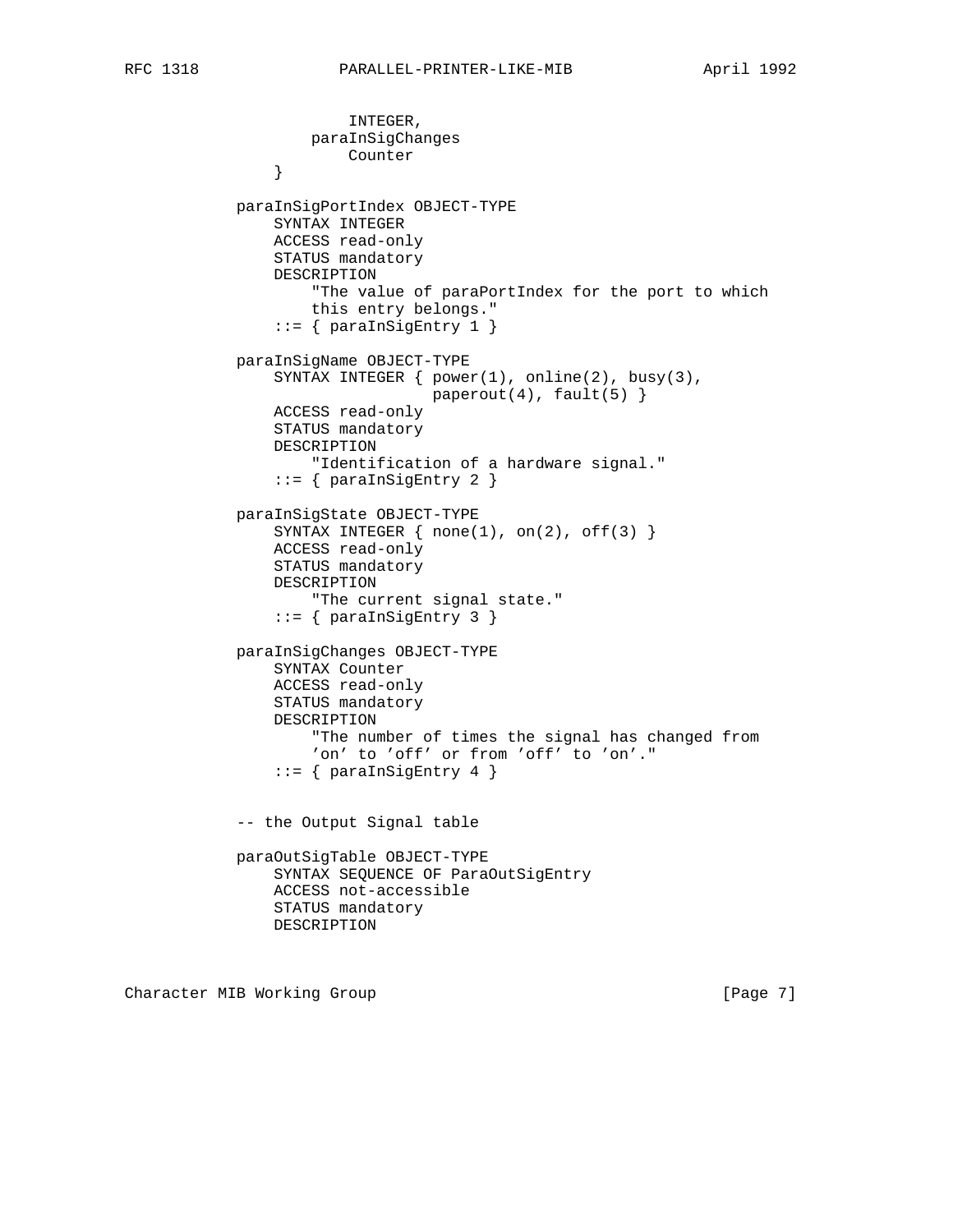```
"A list of port output control signal entries."
               ::= \{ para 4 \} paraOutSigEntry OBJECT-TYPE
                SYNTAX ParaOutSigEntry
                ACCESS not-accessible
                STATUS mandatory
                DESCRIPTION
                    "Output control signal status for a hardware port."
                INDEX { paraOutSigPortIndex, paraOutSigName }
               ::= \{ \text{paraOutSigTable 1} \} ParaOutSigEntry ::=
               SEQUENCE {
                    paraOutSigPortIndex
                        INTEGER,
                    paraOutSigName
                        INTEGER,
                    paraOutSigState
                        INTEGER,
                    paraOutSigChanges
                Counter
}
            paraOutSigPortIndex OBJECT-TYPE
                SYNTAX INTEGER
                ACCESS read-only
                STATUS mandatory
                DESCRIPTION
                    "The value of paraPortIndex for the port to which
                    this entry belongs."
               ::= \{ \text{paraOutSigEntry 1 } \} paraOutSigName OBJECT-TYPE
                SYNTAX INTEGER { power(1), online(2), busy(3),
                                 paperout(4), fault(5) }
                ACCESS read-only
                STATUS mandatory
                DESCRIPTION
                    "Identification of a hardware signal."
                ::= { paraOutSigEntry 2 }
            paraOutSigState OBJECT-TYPE
               SYNTAX INTEGER \{ none(1), on(2), off(3) \} ACCESS read-only
                STATUS mandatory
                DESCRIPTION
                    "The current signal state."
```
Character MIB Working Group **Example 20** (Page 8)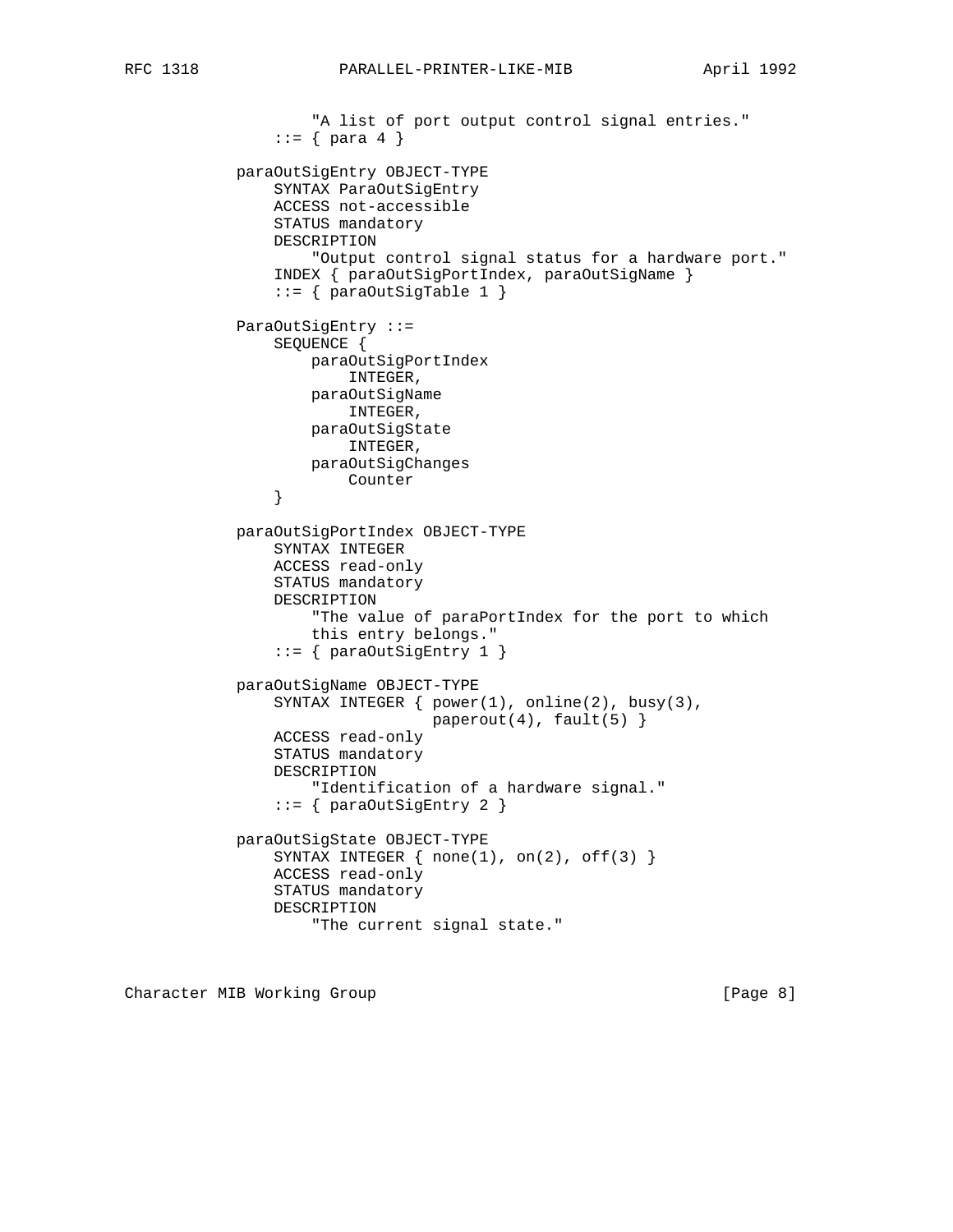```
 ::= { paraOutSigEntry 3 }
paraOutSigChanges OBJECT-TYPE
    SYNTAX Counter
    ACCESS read-only
    STATUS mandatory
    DESCRIPTION
        "The number of times the signal has changed from
        'on' to 'off' or from 'off' to 'on'."
    ::= { paraOutSigEntry 4 }
```
END

6. Acknowledgements

 Based on several private MIBs, this document was produced by the Character MIB Working Group:

 Anne Ambler, Spider Charles Bazaar, Emulex Christopher Bucci, Datability Anthony Chung, Hughes LAN Systems George Conant, Xyplex John Cook, Chipcom James Davin, MIT-LCS Shawn Gallagher, DEC Tom Grant, Xylogics Frank Huang, Emulex David Jordan, Emulex Satish Joshi, SynOptics Frank Kastenholz, Clearpoint Ken Key, University of Tennessee Jim Kinder, Fibercom Rajeev Kochhar, 3Com John LoVerso, Xylogics Keith McCloghrie, Hughes LAN Systems Donald Merritt, BRL David Perkins, 3Com Jim Reinstedler, Ungerman-Bass Marshall Rose, PSI Ron Strich, SSDS Dean Throop, DG Bill Townsend, Xylogics Jesse Walker, DEC David Waitzman, BBN Bill Westfield, cisco

Character MIB Working Group **Example 20** (Page 9]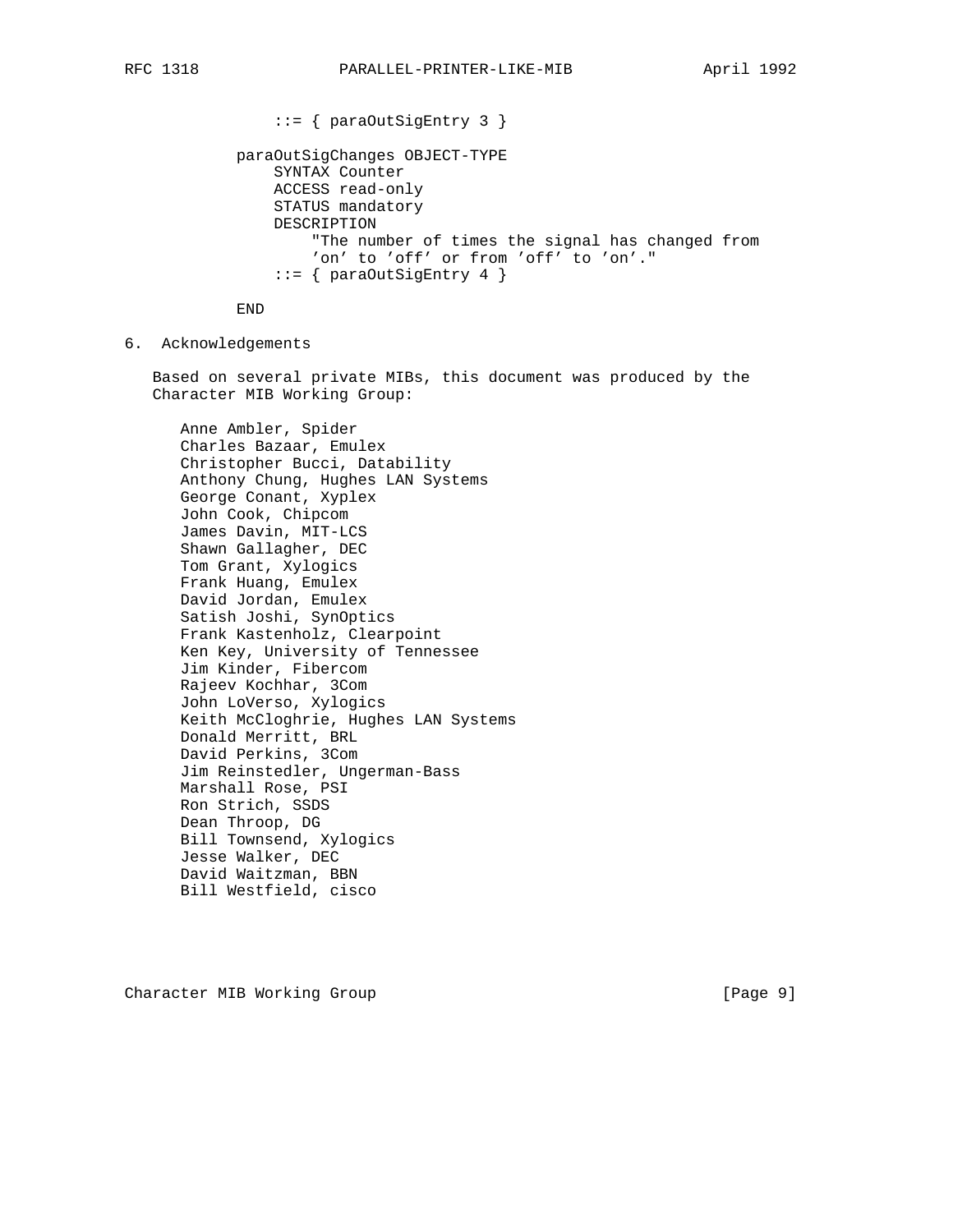## 7. References

- [1] Cerf, V., "IAB Recommendations for the Development of Internet Network Management Standards", RFC 1052, NRI, April 1988.
- [2] Cerf, V., "Report of the Second Ad Hoc Network Management Review Group", RFC 1109, NRI, August 1989.
- [3] Rose M., and K. McCloghrie, "Structure and Identification of Management Information for TCP/IP-based internets", RFC 1155, Performance Systems International, Hughes LAN Systems, May 1990.
- [4] McCloghrie K., and M. Rose, "Management Information Base for Network Management of TCP/IP-based internets", RFC 1156, Hughes LAN Systems, Performance Systems International, May 1990.
- [5] Case, J., Fedor, M., Schoffstall, M., and J. Davin, Simple Network Management Protocol", RFC 1157, SNMP Research, Performance Systems International, Performance Systems International, MIT Laboratory for Computer Science, May 1990.
- [6] McCloghrie K., and M. Rose, Editors, "Management Information Base for Network Management of TCP/IP-based internets", RFC 1213, Performance Systems International, March 1991.
- [7] Information processing systems Open Systems Interconnection Specification of Abstract Syntax Notation One (ASN.1), International Organization for Standardization, International Standard 8824, December 1987.
- [8] Information processing systems Open Systems Interconnection Specification of Basic Encoding Rules for Abstract Notation One (ASN.1), International Organization for Standardization, International Standard 8825, December 1987.
- [9] Rose, M., and K. McCloghrie, Editors, "Concise MIB Definitions", RFC 1212, Performance Systems International, Hughes LAN Systems, March 1991.
- [10] Rose, M., Editor, "A Convention for Defining Traps for use with the SNMP", RFC 1215, Performance Systems International, March 1991.
- 8. Security Considerations

Security issues are not discussed in this memo.

Character MIB Working Group **[Page 10]** [Page 10]